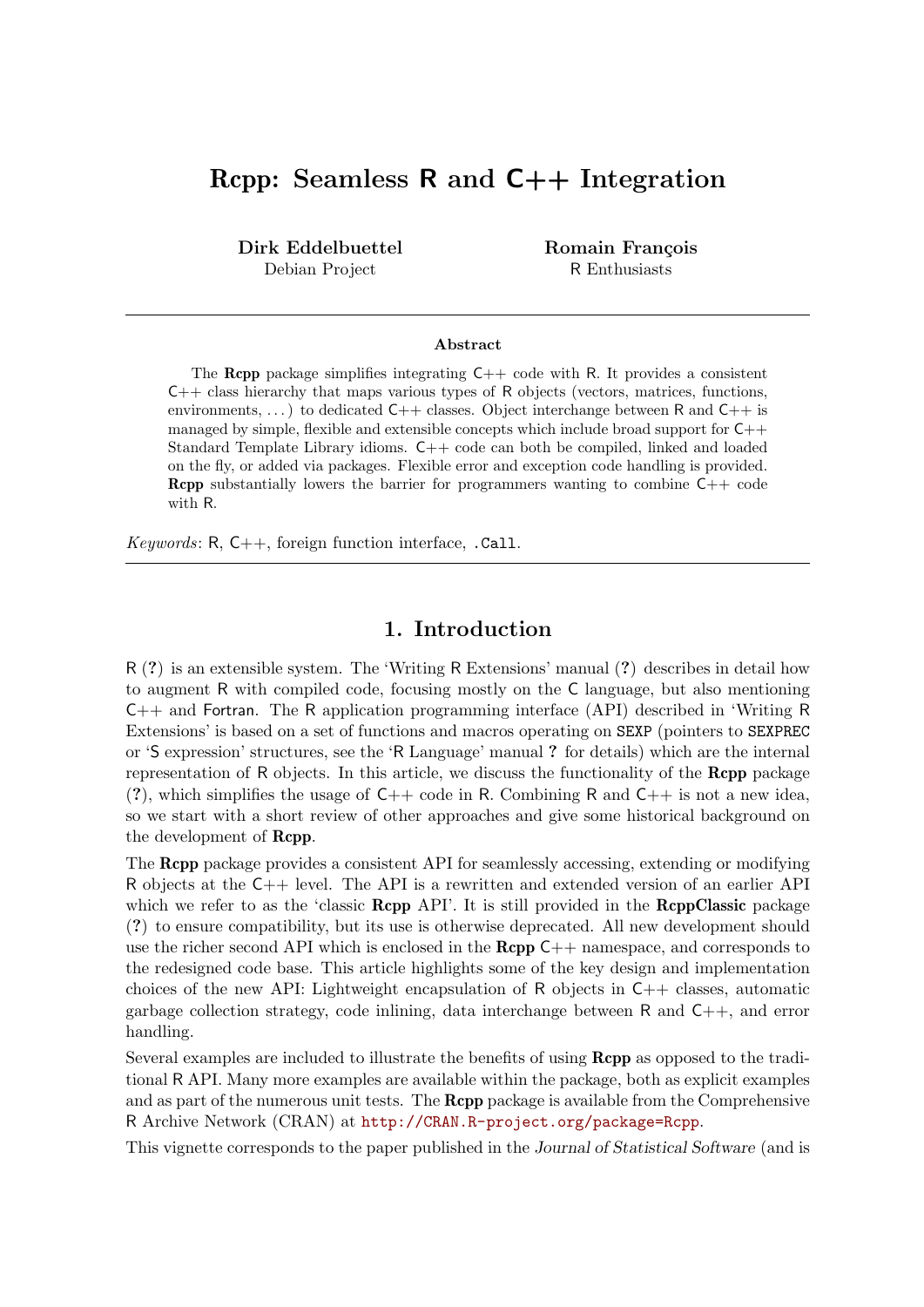still mostly identical to the published paper). It had been distributed with the Rcpp package as file Rcpp-introduction.pdf for several years but has now been superceded by an updated introduction (??).

For citations, please use the ? or ?; details are also provided in R via citation ("Rcpp"). This version corresponds to Rcpp version 1.0.4.8 and was typeset on April 25, 2020.

### 1.1. Historical context

Rcpp first appeared in 2005 as a contribution (by Dominick Samperi) to the RQuantLib package (?) and became a CRAN package in early 2006. Several releases (all by Samperi) followed in quick succession under the name  $\mathbf{Rcpp}$ . The package was then renamed to  $\mathbf{RcppTemplate}$ ; several more releases followed during 2006 under the new name. However, no further releases were made during 2007, 2008 or most of 2009. Following a few updates in late 2009, it was withdrawn from CRAN.

Given the continued use of the package, Eddelbuettel decided to revitalize it. New releases, using the initial name Rcpp, started in November 2008. These included an improved build and distribution process, additional documentation, and new functionality—while retaining the existing 'classic Rcpp' interface. While not described here, this API will be provided for the foreseeable future via the RcppClassic package.

Reflecting evolving  $C++$  coding standards (see ?), Eddelbuettel and François started a significant redesign of the code base in 2009. This added numerous new features several of which are described in this article as well as in multiple vignettes included with the package. This new API is our current focus, and we intend to both extend and support the API in future development of the **Rcpp** package.

### 1.2. Related work

Integration of C++ and R has been addressed by several authors; the earliest published reference is probably ?. An unpublished paper by ? expresses several ideas that are close to some of our approaches, though not yet fully fleshed out. The **Rserve** package (??) acts as a socket server for R. On the server side, **Reerve** translates R data structures into a binary serialization format and uses TCP/IP for transfer. On the client side, objects are reconstructed as instances of Java or  $C_{++}$  classes that emulate the structure of R objects.

The packages **rcppbind** (?), **RAbstraction** (?) and **RObjects** (?) are all implemented using  $C++$  templates. None of them have matured to the point of a CRAN release. **CXXR** (?) approaches this topic from the other direction: Its aim is to completely refactor R on a stronger  $C_{++}$  foundation. **CXXR** is therefore concerned with all aspects of the R interpreter, read-eval-print loop (REPL), and threading; object interchange between R and C++ is but one part. A similar approach is discussed by ? who suggests making low-level internals extensible by package developers in order to facilitate extending R. ?, using compiler output for references on the code in order to add bindings and wrappers, offers a slightly different angle.

#### 1.3. Rcpp use cases

The core focus of **Rcpp** has always been on helping the programmer to more easily add  $C++-$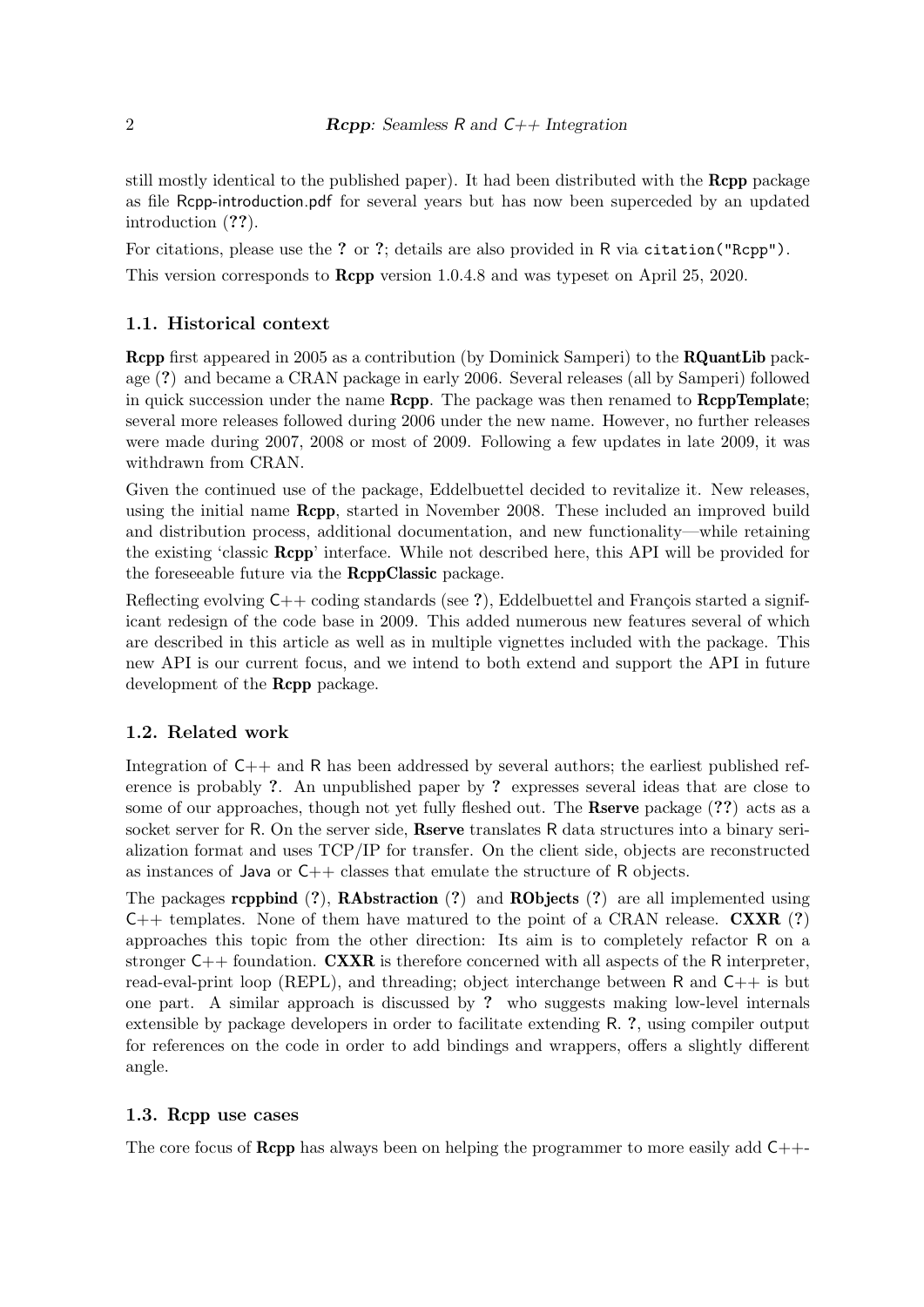based functions. Here, we use 'function' in the standard mathematical sense of providing results (output) given a set of parameters or data (input). This was facilitated from the earliest releases using  $C_{++}$  classes for receiving various types of R objects, converting them to C++ objects and allowing the programmer to return the results to R with relative ease.

This API therefore supports two typical use cases. First, existing R code may be replaced by equivalent  $C_{++}$  code in order to reap performance gains. This case is conceptually easy when there are (built- or run-time) dependencies on other  $C$  or  $C++$  libraries. It typically involves setting up data and parameters—the right-hand side components of a function call—before making the call in order to provide the result that is to be assigned to the left-hand side. Second, Rcpp facilitates calling functions provided by other libraries. The use resembles the first case but with an additional level of abstraction: data and parameters are passed via Rcpp to a function set-up to call code from an external library.

Apart from this 'vertical mode' of calling C++ from R, additional features in the new API also support a more 'horizontal mode' of directly calling Rcpp objects. This was motivated by the needs of other projects such as **RInside** (?) for easy embedding of R in  $C_{++}$  applications and RProtoBuf (?) to interface with the Protocol Buffers library. This use will be touched upon in the next section, but a more detailed discussion is outside the scope of this paper. Lastly, the more recent additions 'Rcpp modules' and 'Rcpp sugar' also expand the use cases; see Section 9 below.

### 2. The Rcpp API

#### 2.1. A first example

We can illustrate the **Rcpp** API by revisiting the convolution example from the 'Writing R Extensions' manual (?, Chapter 5). Using **Rcpp**, this function can be written as follows:

```
#include <Rcpp.h>
```

```
RcppExport SEXP convolve3cpp(SEXP a, SEXP b) {
    Rcpp::NumericVector xa(a);
    Rcpp::NumericVector xb(b);
    int n_x = xa.size(), n_x = xb.size();int nab = n_{x}a + n_{x}b - 1;
    Rcpp::NumericVector xab(nab);
    for (int i = 0; i < n_{x_i}; i^{++})
        for (int j = 0; j < n_k, j^{++})
            xab[i + j] += xa[i] * xb[j];return xab;
}
```
We can highlight several aspects.

1. Only a single header file Rcpp.h is needed to use the Rcpp API.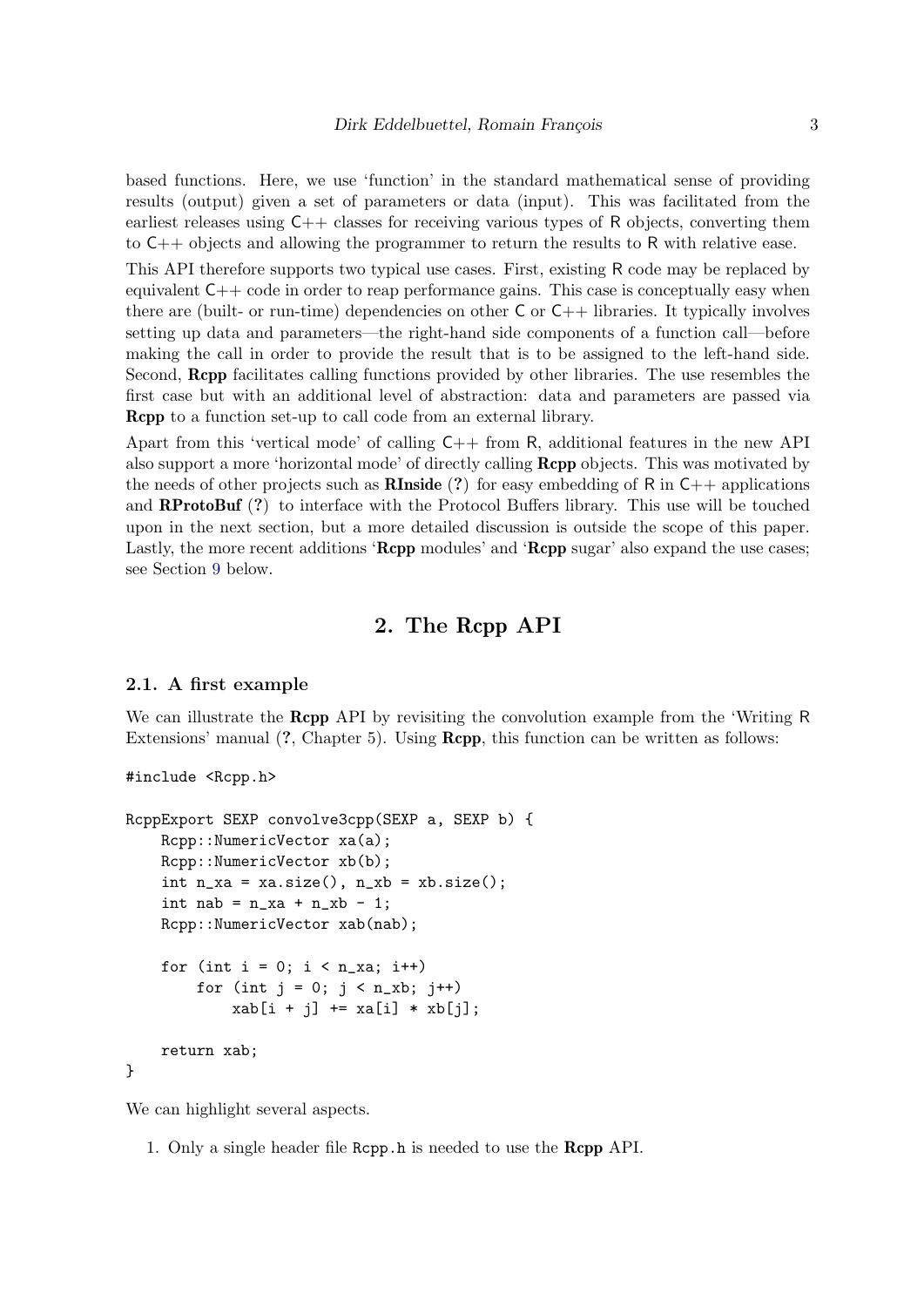- 2. ReppExport is a convenience macro helping with calling a  $\mathsf C$  function from  $\mathsf C++$ .
- 3. Given two arguments of type SEXP, a third is returned (as using only SEXP types for input and output is prescribed by the .Call() interface of the R API).
- 4. Both inputs are converted to  $C_{++}$  vector types provided by  $\mathbf{Rcpp}$  (and we have more to say about these conversions below).
- 5. The usefulness of these classes can be seen when we query the vectors directly for their size—using the size() member function—in order to reserve a new result type of appropriate length, and with the use of the operator[] to extract and set individual elements of the vector.
- 6. The computation itself is straightforward embedded looping just as in the original examples in the 'Writing R Extensions' manual (?).
- 7. The return conversion from the NumericVector to the SEXP type is also automatic.

We argue that this **Rcpp**-based usage is much easier to read, write and debug than the C macro-based approach supported by R itself.

#### 2.2. Rcpp class hierarchy

The Rcpp::RObject class is the basic class of the new Rcpp API. An instance of the RObject class encapsulates an R object (itself represented by the R type SEXP), exposes methods that are appropriate for all types of objects and transparently manages garbage collection.

The most important aspect of the RObject class is that it is a very thin wrapper around the SEXP it encapsulates. The SEXP is indeed the only data member of an RObject. The RObject class does not interfere with the way R manages its memory and does not perform copies of the object into a suboptimal  $C++$  representation. Instead, it merely acts as a proxy to the object it encapsulates so that methods applied to the RObject instance are relayed back to the SEXP in terms of the standard R API.

The RObject class takes advantage of the explicit life cycle of  $C++$  objects to manage exposure of the underlying R object to the garbage collector. The RObject effectively treats its underlying SEXP as a resource. The constructor of the RObject class takes the necessary measures to guarantee that the underlying SEXP is protected from the garbage collector, and the destructor assumes the responsibility to withdraw that protection.

By assuming the entire responsibility of garbage collection, Rcpp relieves the programmer from writing boiler plate code to manage the protection stack with PROTECT and UNPROTECT macros.

The RObject class defines a set of member functions applicable to any R object, regardless of its type. This ranges from querying properties of the object (isNULL, isObject, isS4), management of the attributes (attributeNames, hasAttribute, attr) to handling of slots<sup>1</sup> (hasSlot, slot).

<sup>&</sup>lt;sup>1</sup>Member functions dealing with slots are only applicable to  $S4$  objects; otherwise an exception is thrown.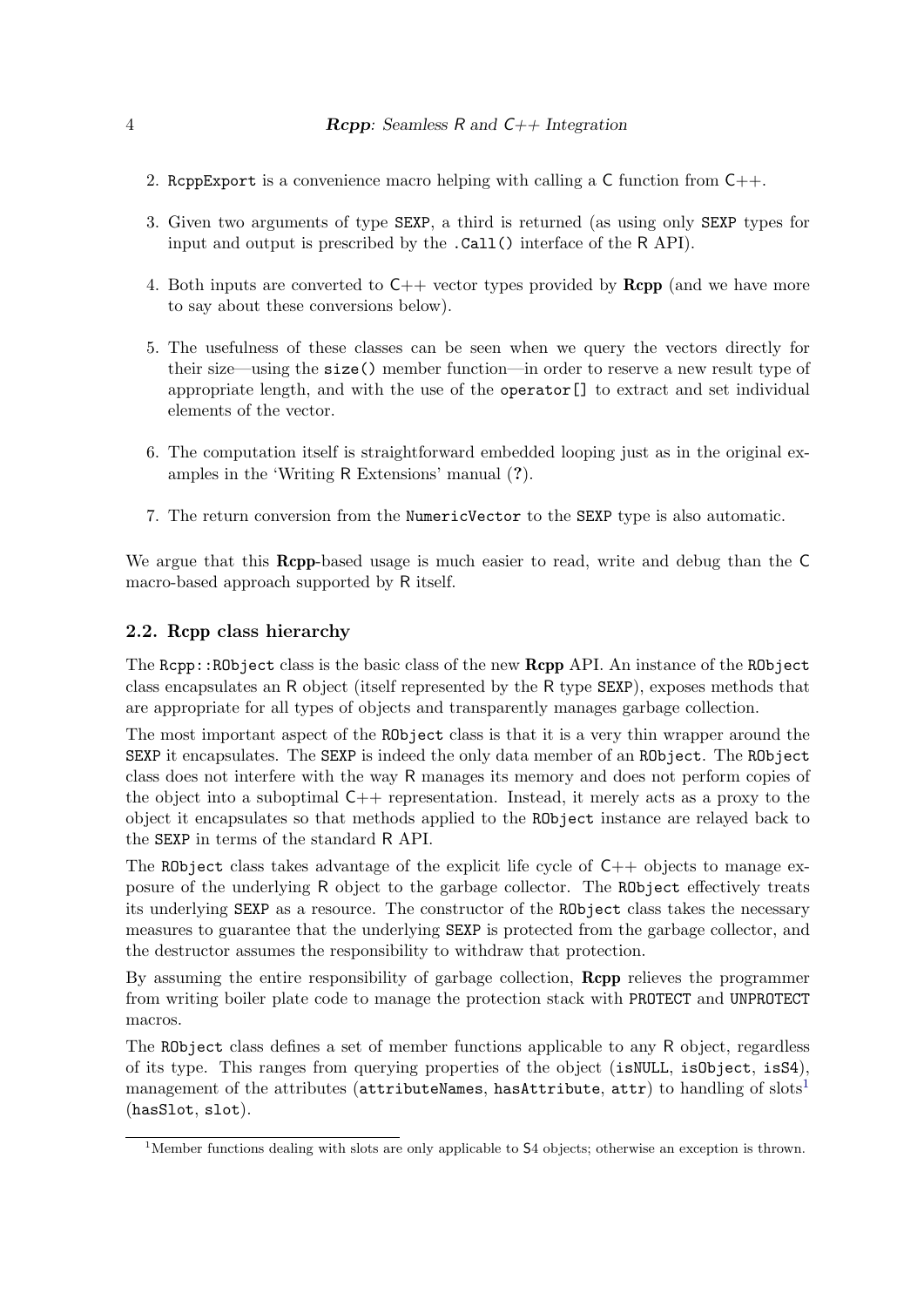#### 2.3. Derived classes

Internally, an R object must have one type amongst the set of predefined types, commonly referred to as SEXP types. The 'R Internals' manual (?) documents these various types. **Rcpp** associates a dedicated  $C++$  class for most SEXP types, and therefore only exposes functionality that is relevant to the R object that it encapsulates.

For example Rcpp:: Environment contains member functions to manage objects in the associated environment. Similarly, classes related to vectors—IntegerVector, NumericVector, RawVector, LogicalVector, CharacterVector, GenericVector (also known as List) and ExpressionVector—expose functionality to extract and set values from the vectors.

The following sections present typical uses of Rcpp classes in comparison with the same code expressed using functions and macros of the R API.

#### 2.4. Numeric vectors

The next code snippet is taken from 'Writing R Extensions' (?, Section 5.9.1). It allocates a numeric vector of two elements and assigns some values to it using the R API.

```
SEXP ab;
PROTECT(ab = allocVector(REALSXP, 2));
REAL(ab)[0] = 123.45;
REAL(ab) [1] = 67.89;UNPROTECT(1);
```
Although this is one of the simplest examples in 'Writing R Extensions', it seems verbose and yet it is not obvious at first sight what is happening. Memory is allocated by allocVector; we must also supply it with the type of data (REALSXP) and the number of elements. Once allocated, the ab object must be protected from garbage collection. Lastly, the REAL macro returns a pointer to the beginning of the actual array; its indexing does not resemble either  $R$  or  $C++$ .

The code can be simplified using the Rcpp:: NumericVector class:

```
Rcpp::NumericVector ab(2);
ab[0] = 123.45;ab[1] = 67.89;
```
The code contains fewer idiomatic decorations. The NumericVector constructor is given the number of elements the vector contains (2), which hides the call to the allocVector in the original code example. Also hidden is protection of the object from garbage collection, which is a behavior that NumericVector inherits from RObject. Values are assigned to the first and second elements of the vector as NumericVector overloads the operator[].

The snippet can also be written more concisely as a single statement using the create static member function of the NumericVector class:

Rcpp::NumericVector ab = Rcpp::NumericVector::create(123.45, 67.89);

#### 2.5. Character vectors

A second example deals with character vectors and emulates this R code: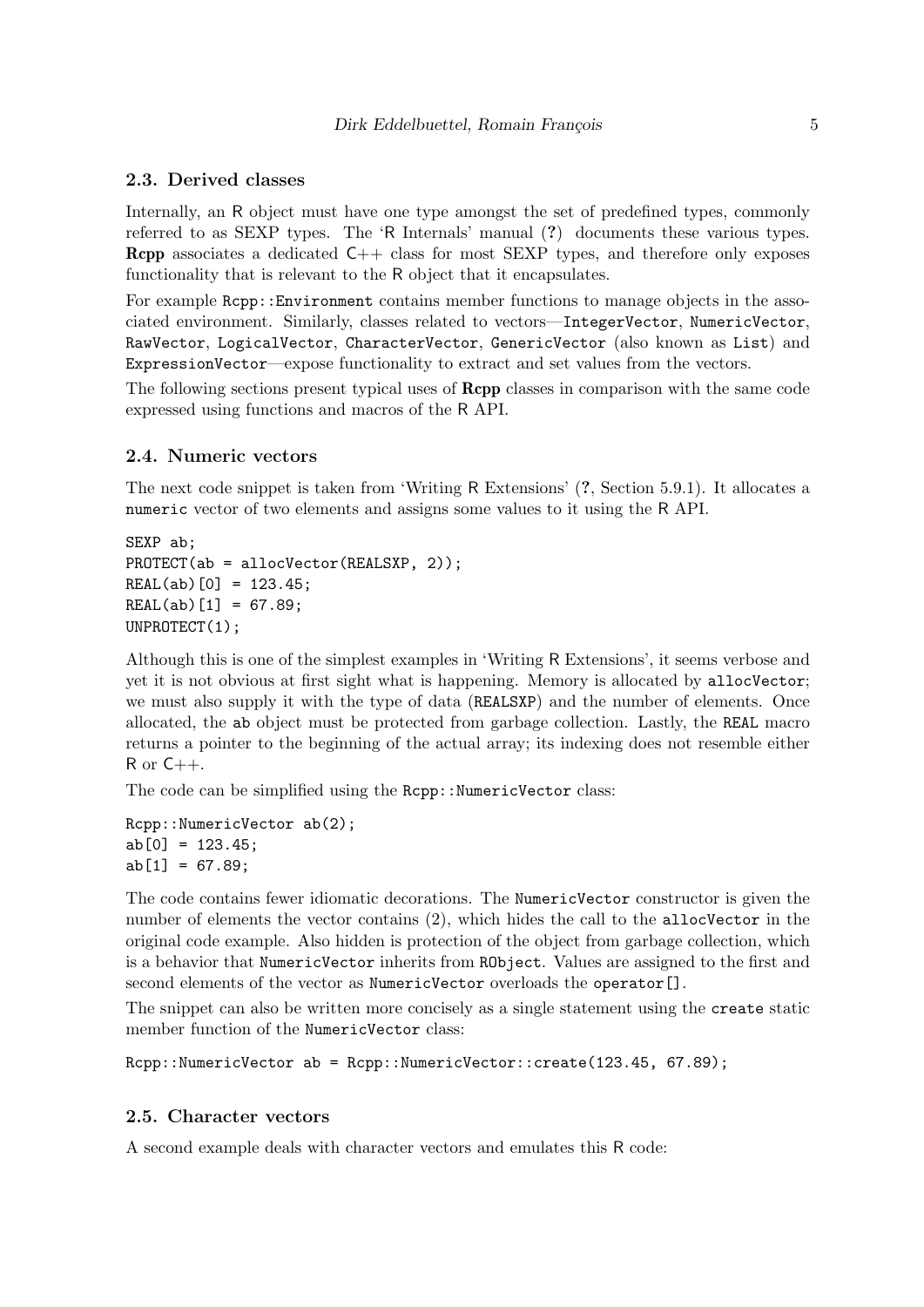```
R> c("foo", "bar")
```
Using the traditional R API, the vector can be allocated and filled as such:

```
SEXP ab;
PROTECT(ab = allocVector(STRSXP, 2));
SET_STRING_ELT( ab, 0, mkChar("foo") );
SET_STRING_ELT( ab, 1, mkChar("bar") );
UNPROTECT(1);
```
This imposes on the programmer knowledge of PROTECT, UNPROTECT, SEXP, allocVector, SET\_STRING\_ELT, and mkChar. Using the Rcpp::CharacterVector class, we can express the same code more concisely:

```
Rcpp::CharacterVector ab(2);
ab[0] = "foo";ab[1] = "bar";
```
## 3. R and C++ data interchange

In addition to classes, the **Rcpp** package contains two functions to perform conversion of  $C++$ objects to R objects and back.

### 3.1.  $C++$  to R: wrap

The  $C++$  to R conversion is performed by the Rcpp::wrap templated function. It uses advanced template metaprogramming techniques<sup>2</sup> to convert a wide and extensible set of types and classes to the most appropriate type of R object. The signature of the wrap template is as follows:

template <typename T> SEXP wrap(const T& object);

The templated function takes a reference to a 'wrappable' object and converts this object into a SEXP, which is what R expects. Currently wrappable types are:

- ❼ primitive types: int, double, bool, . . . which are converted into the corresponding atomic R vectors;
- std::string objects which are converted to R atomic character vectors;
- ❼ Standard Template Library (STL) containers such as std::vector<T> or std::map<T>, as long as the template parameter type T is itself wrappable;
- ❼ STL maps which use std::string for keys (e.g., std::map<std::string, T>); as long as the type T is wrappable;
- any type that implements implicit conversion to SEXP through the operator SEXP();

 ${}^{2}$ A discussion of template metaprogramming (??) is beyond the scope of this article.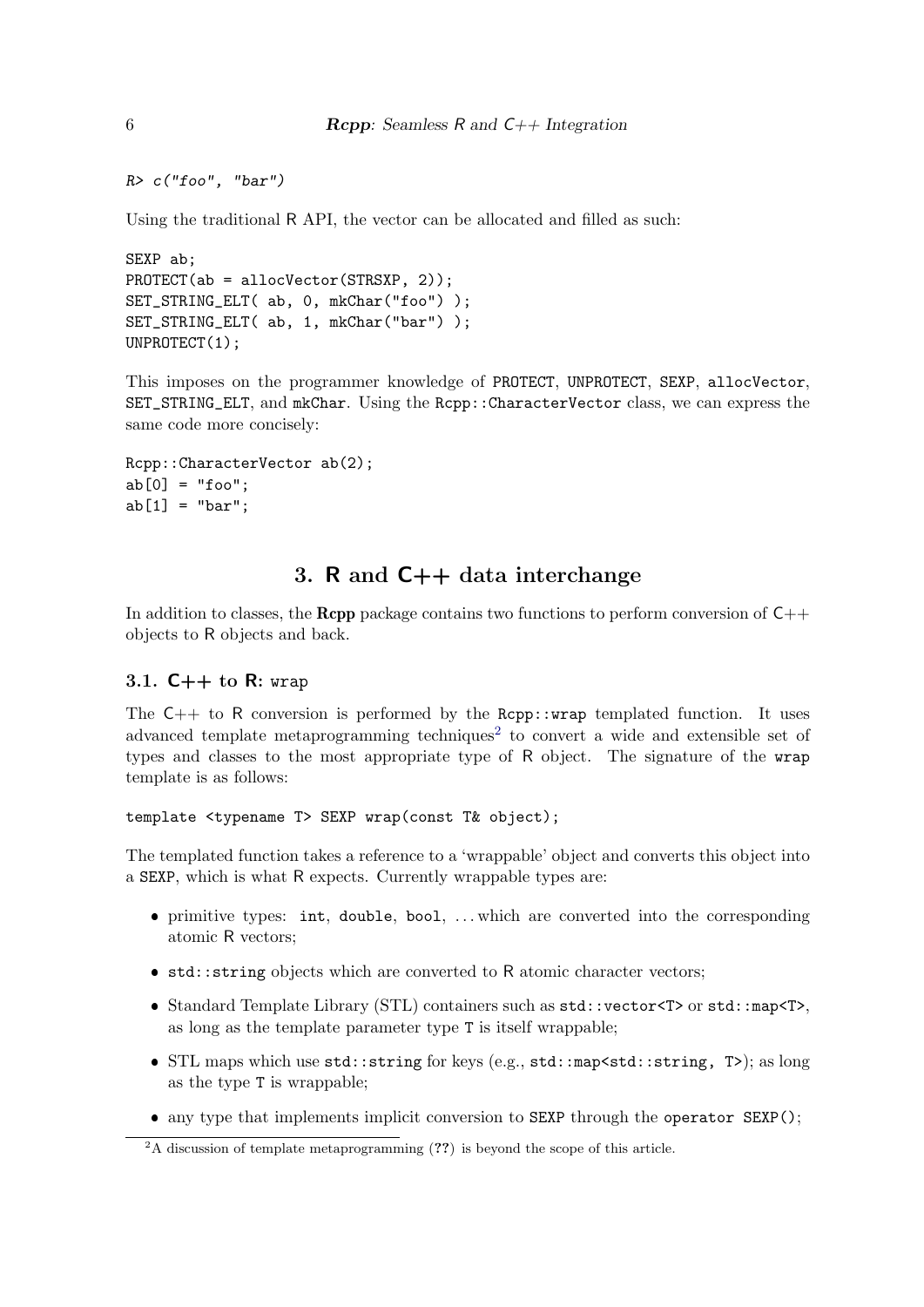❼ any type for which the wrap template is fully specialized.

Wrappability of an object type is resolved at compile time using modern techniques of template meta programming and class traits. The Rcpp-extending vignette in the Rcpp package discusses in depth how to extend wrap to third-party types. The RcppArmadillo (?) and RcppGSL (?) packages feature several examples. The following segment of code illustrates that the design allows composition:

```
RcppExport SEXP someFunction() {
  std::vector<std::map<std::string,int> > v;
  std::map<std::string, int> m1;
  std::map<std::string, int> m2;
  m1["foo"]=1;
  m1["bar"]=2;
  m2["foo"]=1;
  m2["bar"]=2;
  m2["baz"]=3;
  v.push_back( m1 );
  v.push_back( m2 );
  return Rcpp::wrap( v );
}
```
In this example, the STL types vector and map are used to create a list of two named vectors. The member function push\_back insert a given element into a vector. This example is equivalent to the result of this R statement:

```
list(c(bar = 2L, foo = 1L), c(bar = 2L, baz = 3L, foo = 1L))
```
#### 3.2. R to C++: as

The reverse conversion from an R object to a  $C_{++}$  object is implemented by variations of the Rcpp::as template whose signature is:

```
template <typename T> T as(SEXP x);
```
It offers less flexibility and currently handles conversion of R objects into primitive types (e.g., bool, int, std::string, . . . ), STL vectors of primitive types (e.g., std::vector<bool>, std::vector<double>, . . . ) and arbitrary types that offer a constructor that takes a SEXP. In addition as can be fully or partially specialized to manage conversion of R data structures to third-party types as can be seen for example in the RcppArmadillo package which eases transfer of R matrices and vectors to the optimised data structures in the Armadillo linear algebra library (?).

#### 3.3. Implicit use of converters

The converters offered by wrap and as provide a very useful framework to implement code logic in terms of C++ data structures and then explicitly convert data back to R.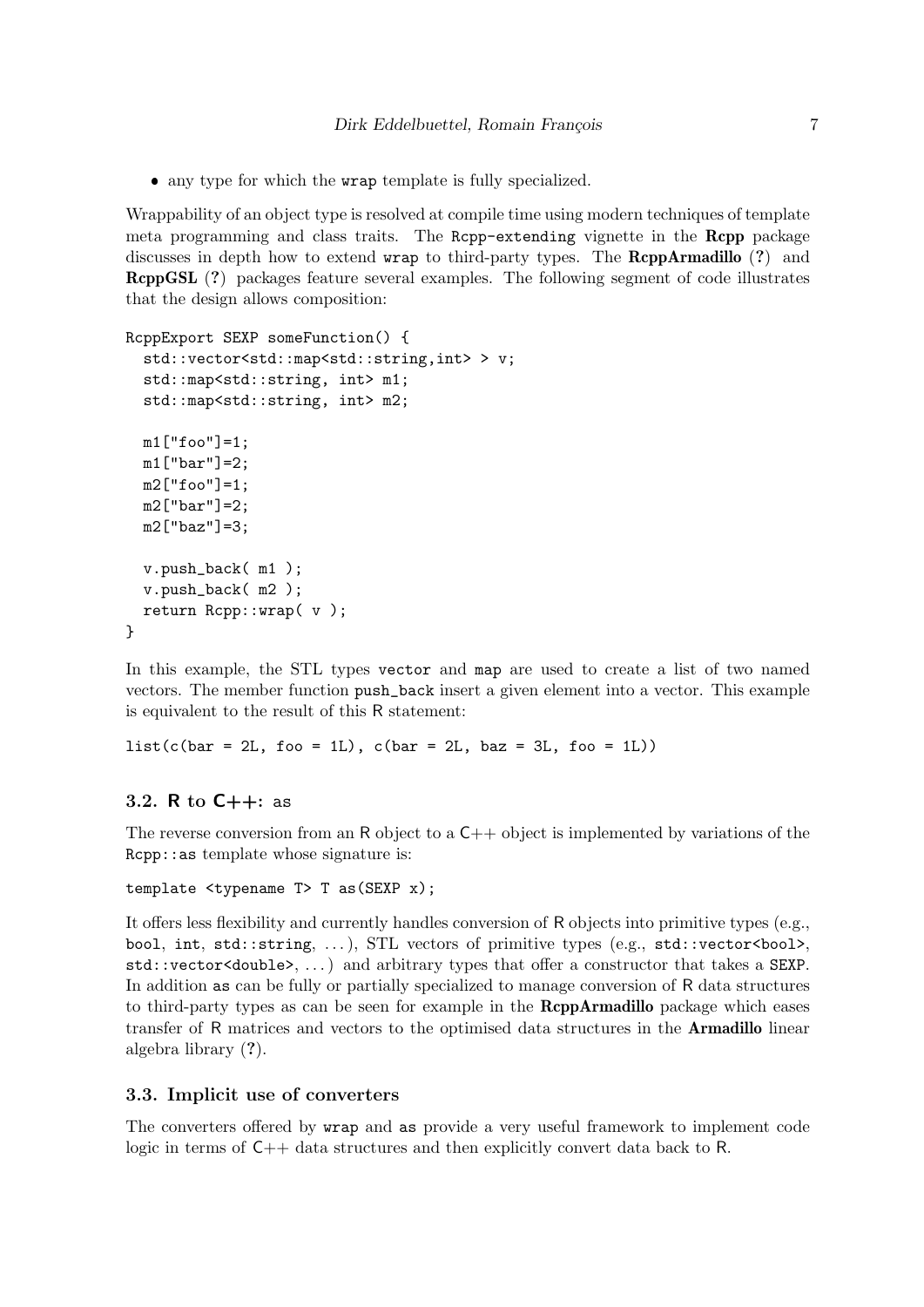In addition, the converters are also used implicitly in various places in the Rcpp API. Consider the following code that uses the  $Rcpp::Environment$  class to interchange data between  $C++$ and R. It accesses a vector x from the global environment, creates an STL map of string types and pushes this back to R:

```
Rcpp::Environment global = Rcpp::Environment::global_env();
std::vector<double> vx = global["x"];
```

```
std::map<std::string, std::string> map;
map['foo"] = "oof":map['bar"] = "rab";
```

```
global['y"] = map;
```
In the first part of the example, the code extracts a  $std::vector \leq double \geq from the global$ environment. In order to achieve this, the operator [] of Environment uses the proxy pattern (?) to distinguish between left hand side (LHS) and right hand side (RHS) use.

The output of the operator<sup>[]</sup> is an instance of the nested class Environment::Binding. This class defines a templated implicit conversion operator. It is this conversion operator which allows a Binding object to be assigned to any type that  $\text{Rcpp}$ : as is able to handle.

In the last part of the example, the LHS use of the Binding instance is implemented through its assignment operator. This is also templated and uses Rcpp::wrap to perform the conversion to a SEXP that can be assigned to the requested symbol in the global environment.

The same mechanism is used throughout the API. Examples include access/modification of object attributes, slots, elements of generic vectors (lists), function arguments, nodes of dotted pair lists, language calls and more.

## 4. Function calls

The next example shows how to use **Rcpp** to emulate the R code rnorm(10L, sd = 100.0). As shown in Table 1, the code can be expressed in several ways in either **Rcpp** or the standard R API. The first version shows the use of the Environment and Function classes by Rcpp. The second version shows the use of the Language class, which manages calls (LANGSXP). For comparison, we also show both versions using the standard R API. Finally, we also show a variant using 'Rcpp sugar', a topic which is discussed in Sections 8 and 9 below.

This example illustrates that the Rcpp API permits us to work with code that is easier to read, write and maintain. More examples are available as part of the documentation included in the Rcpp package, as well as among its over seven hundred and fifty unit tests.

## 5. Using code 'inline'

Extending R with compiled code requires a mechanism for reliably compiling, linking, and loading the code. While using a package is preferable in the long run, it may be too involved for quick explorations. An alternative is provided by the **inline** package  $(?)$  which compiles, links and loads a  $C$ ,  $C++$  or Fortran function—directly from the R prompt using simple functions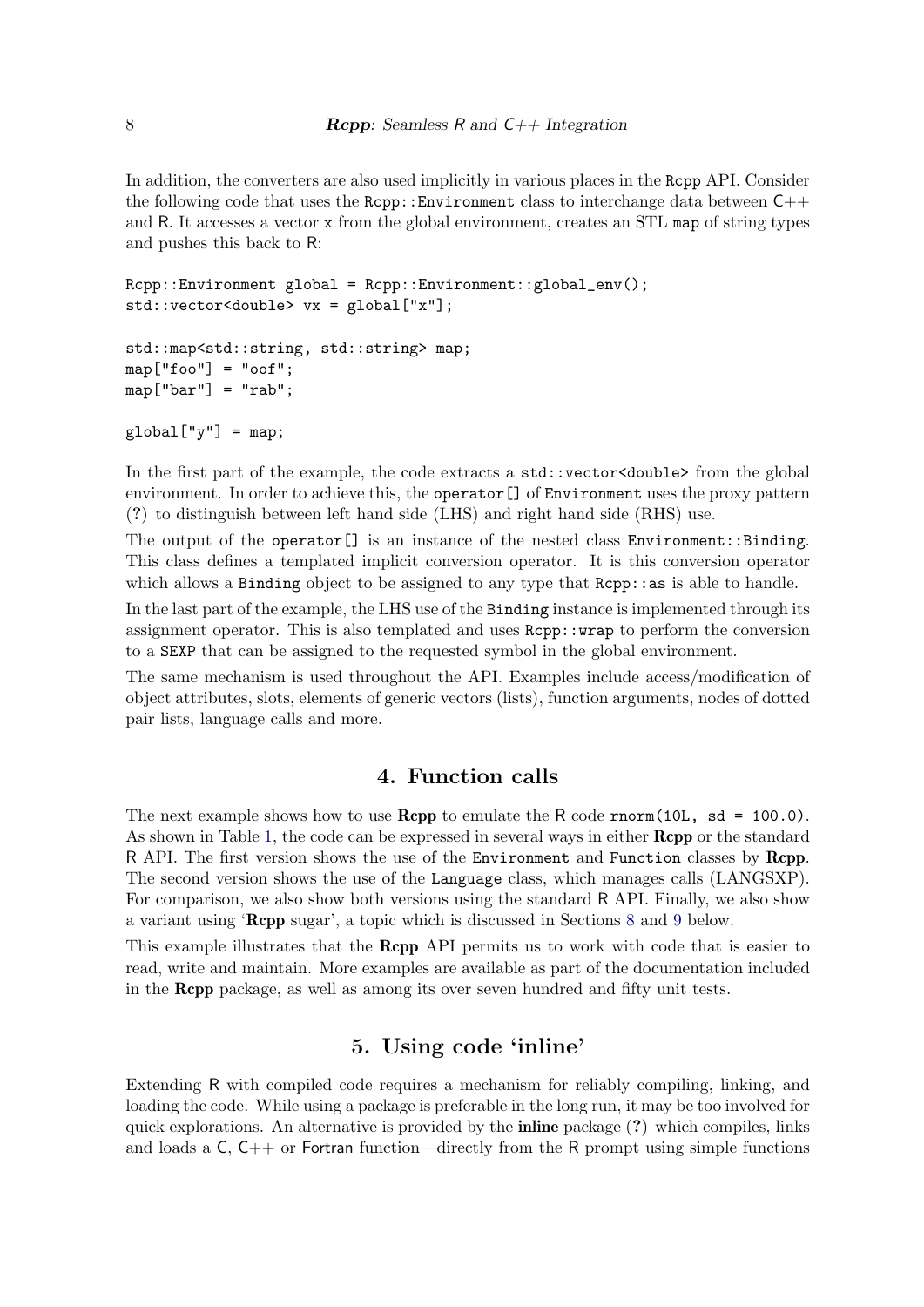Environment: Using the Rcpp API

```
Environment stats("package:stats");
Function rnorm = stats["rnorm"];
return rnorm(10,
             Named("sd", 100.0));
                                           SEXP stats = PROTECT(
                                             R_FindNamespace(
                                               mkString("stats")));
                                           SEXP rnorm = PROTECT(
                                             findVarInFrame(stats,
                                                          install("rnorm")));
                                           SEXP call = PROTECT(
                                             LCONS( rnorm,
                                               CONS(ScalarInteger(10),
                                                 CONS(ScalarReal(100.0),
                                                      R_NilValue))));
                                           SET_TAG(CDDR(call),install("sd"));
                                           SEXP res = PROTECT(eval(call,
                                                              R_GlobalEnv));
                                           UNPROTECT(4);
                                           return res;
     Language: Using the Rcpp API
Language call("rnorm", 10,
              Named("sd",100.0));
return call.eval();
                                                 Language: Using the R API
                                           SEXP call = PROTECT(
                                               LCONS(install("rnorm"),
                                               CONS(ScalarInteger(10),
                                                 CONS(ScalarReal(100.0),
                                                      R_NilValue))));
                                           SET_TAG(CDDR(call),install("sd"));
                                           SEXP res = PROTECT(eval(call,
                                                              R_GlobalEnv));
                                           UNPROTECT(2);
                                           return res;
      Sugar: Using the Rcpp API
RNGScope scope;
return rnorm(10, 0, 100);
                                                   Sugar: Using the R API
                                                       (not applicable)
```
Table 1: **Rcpp** versus the R API: Five ways of calling rnorm(10L, sd = 100) in  $C/C++$ .

Note that we have removed the Rcpp:: prefix for readability; this corresponds to adding a directive using namespace Rcpp; in the code. The versions that use callbacks to R do not require handling of the state of the random number generator. The version that uses Rcpp sugar requires it, which is done via the instantiation of the RNGScope variable.

cfunction and cxxfunction. The latter provides an extension which works particularly well with **Rcpp** via so-called 'plugins' which provide information about additional header file and library locations.

The use of inline is possible as Rcpp can be installed and updated just like any other R

Environment: Using the R API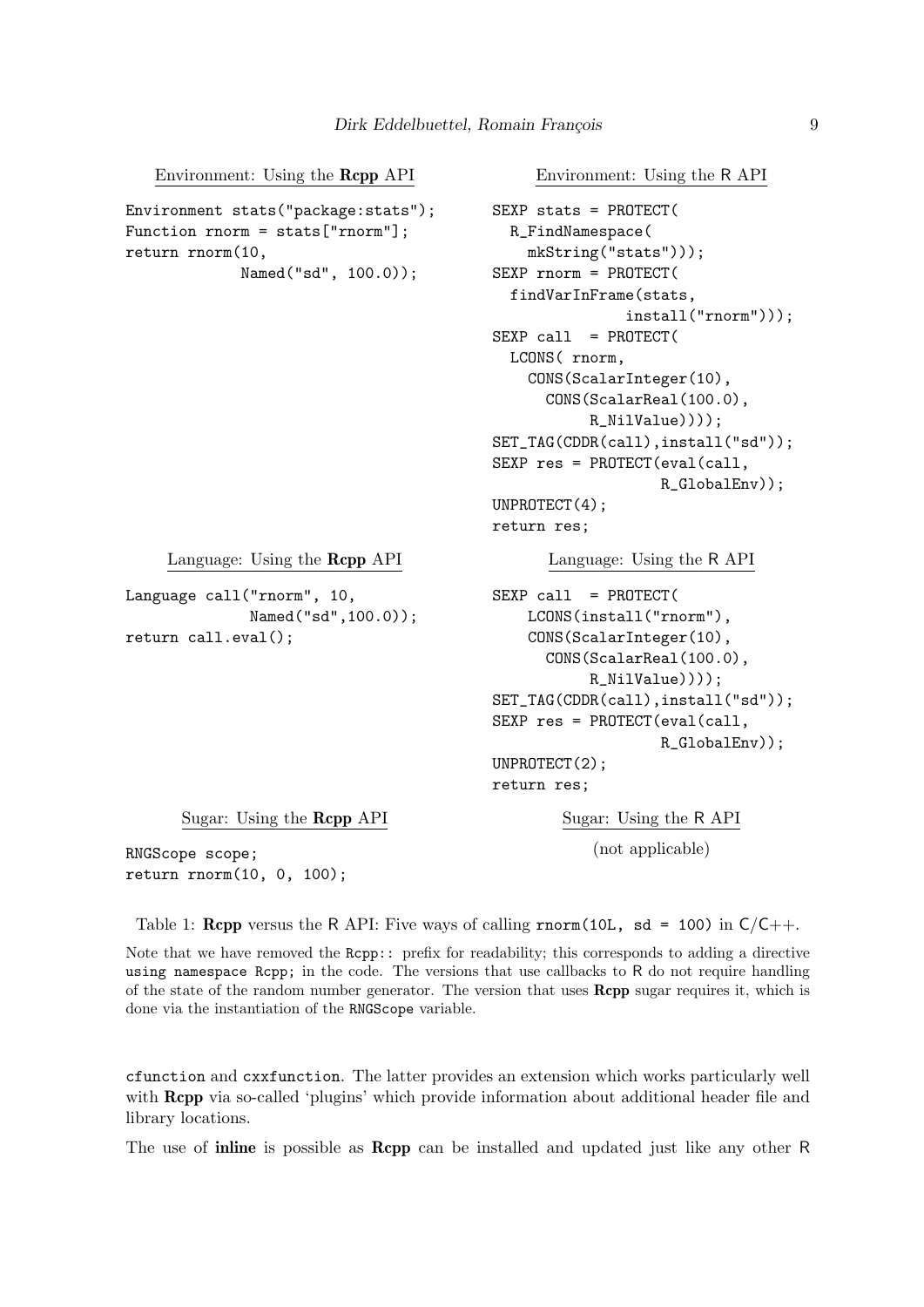package using, for examples, the install.packages() function for initial installation as well as update.packages() for upgrades. So even though  $R/C++$  interfacing would otherwise require source code, the Rcpp library is always provided ready for use as a pre-built library through the CRAN package mechanism.<sup>3</sup>

The library and header files provided by **Rcpp** for use by other packages are installed along with the **Rcpp** package. The LinkingTo: Rcpp directive in the DESCRIPTION file lets R properly reference the header files. The Rcpp package provides appropriate information for the -L switch needed for linking via the function Rcpp:::LdFlags(). It can be used by Makevars files of other packages, and inline makes use of it internally so that all of this is done behind the scenes without the need for explicitly setting compiler or linker options.

The convolution example provided above can be rewritten for use by **inline** as shown below. The function body is provided by the R character variable src, the function header is defined by the argument signature, and we only need to enable  $\text{plugin} = \text{``Rcpp''}$  to obtain a new R function fun based on the C++ code in src:

```
R> src <- ✬
+ Rcpp::NumericVector xa(a);
+ Rcpp::NumericVector xb(b);
   + int n_xa = xa.size(), n_xb = xb.size();
+
+ Rcpp::NumericVector xab(n_xa + n_xb - 1);
+ for (int i = 0; i < n_xa; i++)
+ for (int j = 0; j < n_xb; j++)
+ xab[i + j] += xa[i] * xb[j];
+ return xab;
+ ✬
R> fun <- cxxfunction(signature(a = "numeric", b = "numeric"),
+ src, plugin = "Rcpp")
R> fun(1:3, 1:4)
[1] 1 4 10 16 17 12
```
With one assignment to the R variable  $src$ , and one call of the R function cxxfunction (provided by the **inline** package), we have created a new R function fun that uses the  $C++$ code we assigned to src—and all this functionality can be used directly from the R prompt making prototyping with  $C++$  functions straightforward.

Update: **Rcpp** version 0.10.0 and later contain new and powerful feature called 'Rcpp Attributes' which provides an even more powerful mechanism; see ? for more details.

## 6. Using Standard Template Library algorithms

The STL offers a variety of generic algorithms designed to be used on ranges of elements (?). A range is any sequence of objects that can be accessed through iterators or pointers. All Rcpp

<sup>&</sup>lt;sup>3</sup>This presumes a platform for which pre-built binaries are provided. Rcpp is available in binary form for Windows and OS X users from CRAN, and as a .deb package for Debian and Ubuntu users. For other systems, the Rcpp library is automatically built from source during installation or upgrades.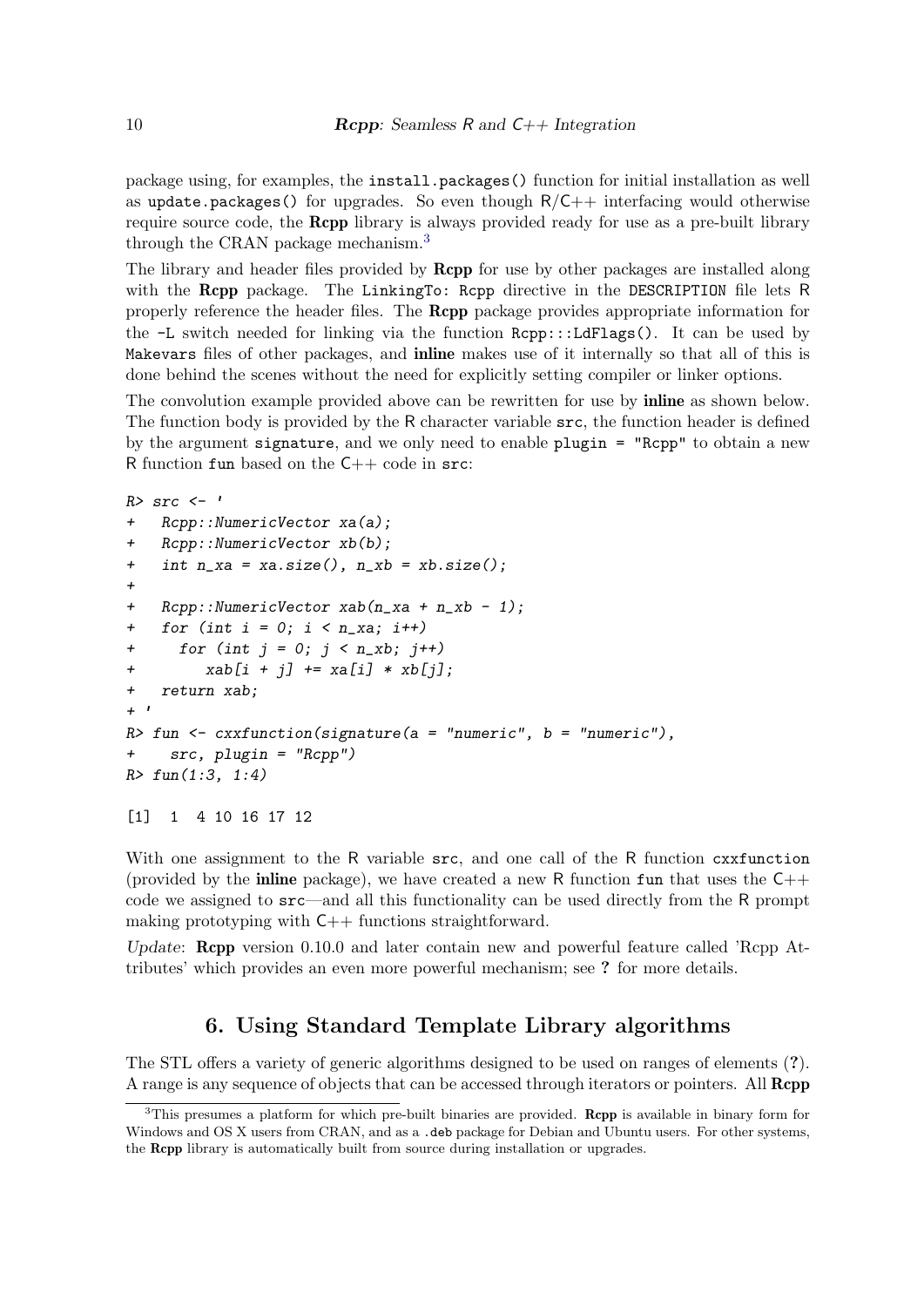classes from the new API representing vectors (including lists) can produce ranges through their member functions begin() and end(), effectively supporting iterating over elements of an R vector.

The following code illustrates how **Rcpp** might be used to emulate a simpler<sup>4</sup> version of  $\text{lapply}$ using the transform algorithm from the STL.

```
R> src <- ✬
+ Rcpp::List input(data);
+ Rcpp::Function f(fun);
+ Rcpp::List output(input.size());
+ std::transform(input.begin(), input.end(), output.begin(), f);
+ output.names() = input.names();
+ return output;
\begin{array}{ccc} & + & & r \\ & & + & \\ \end{array}R> cpp_lapply <- cxxfunction(signature(data = "list", fun = "function"),
     + src, plugin = "Rcpp")
```
We can now use this cpp\_lapply function to calculate a summary of each column of the faithful data set included with R.

*R> cpp\_lapply(faithful, summary)*

\$eruptions Min. 1st Qu. Median Mean 3rd Qu. Max. 1.600 2.163 4.000 3.488 4.454 5.100 \$waiting Min. 1st Qu. Median Mean 3rd Qu. Max. 43.0 58.0 76.0 70.9 82.0 96.0

## 7. Error handling

Code that uses both R and  $C_{++}$  has to deal with two distinct error handling models. **Rcpp** simplifies this and allows both systems to work together.

#### 7.1. C++ exceptions in R

The internals of the R condition mechanism and the implementation of  $C_{++}$  exceptions are both based on a layer above POSIX jumps. These layers both assume total control over the call stack and should not be used together without extra precaution. Rcpp contains facilities to combine both systems so that C++ exceptions are caught and recycled into the R condition mechanism.

Rcpp defines the BEGIN\_RCPP and END\_RCPP macros that should be used to bracket code that might throw C++ exceptions.

<sup>&</sup>lt;sup>4</sup>The version of lapply does not allow use of the ellipsis  $(\ldots)$ .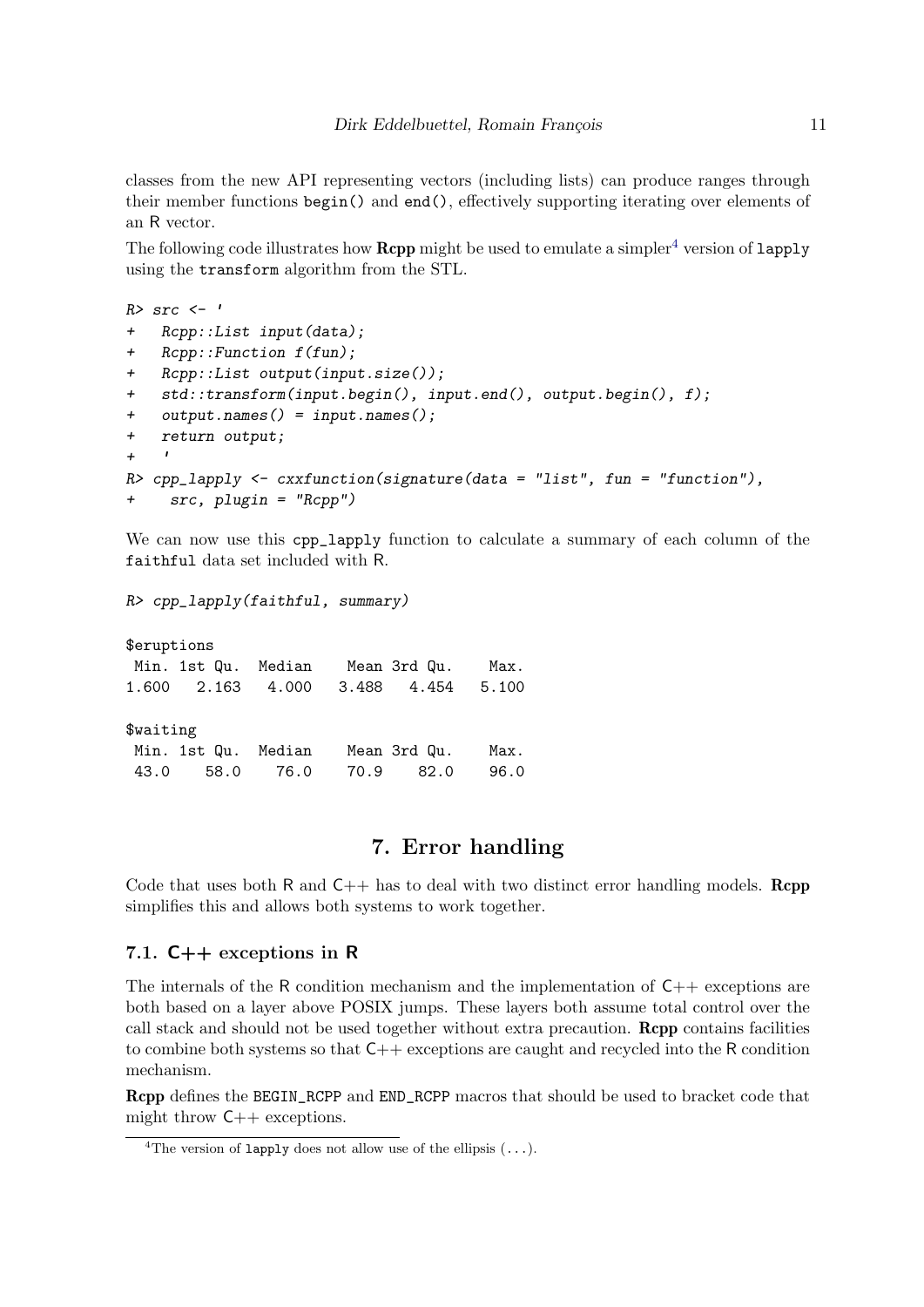```
RcppExport SEXP fun( SEXP x ) {
BEGIN_RCPP
    int dx = Rcpp::as<int>(x);if( dx > 10 )
        throw std::range_error("too big");
    return Rcpp::wrap( dx * dx);
END_RCPP
}
```
The macros are simply defined to avoid code repetition. They expand to simple try/catch blocks so that the above example becomes:

```
RcppExport SEXP fun( SEXP x ) {
    try {
        int dx = Rcpp::as<int>(x);if( dx > 10 )
            throw std::range_error("too big");
        return Rcpp::wrap( dx * dx);
    } catch( std::exception& __ex__ ) {
        forward_exception_to_r( __ex__ );
    } catch(...) {
        ::Rf_error( "c++ exception (unknown reason)" );
    }
}
```
Using BEGIN\_RCPP and END\_RCPP—or the expanded versions—guarantees that the stack is first unwound in terms of C++ exceptions, before the problem is converted to the standard R error management system using the function Rf\_error of the R API.

The forward\_exception\_to\_r function uses run-time type information to extract information about the class of the C++ exception and its message so that dedicated handlers can be installed on the R side.

```
R> f <- function(x) .Call("fun", x)
R> tryCatch(f(12), "std::range_error" = function(e) { conditionMessage(e) })
[1] "too big"
R> tryCatch(f(12), "std::range_error" = function(e) { class(e) })
[1] "std::range_error" "C++Error" "error" "condition"
```
A serious limitation of this approach is the lack of support for calling handlers. R calling handlers are also based on POSIX jumps, and using both calling handlers from the R engine as well C++ exception forwarding might lead to undetermined results. Future versions of Rcpp might attempt to to improve this issue.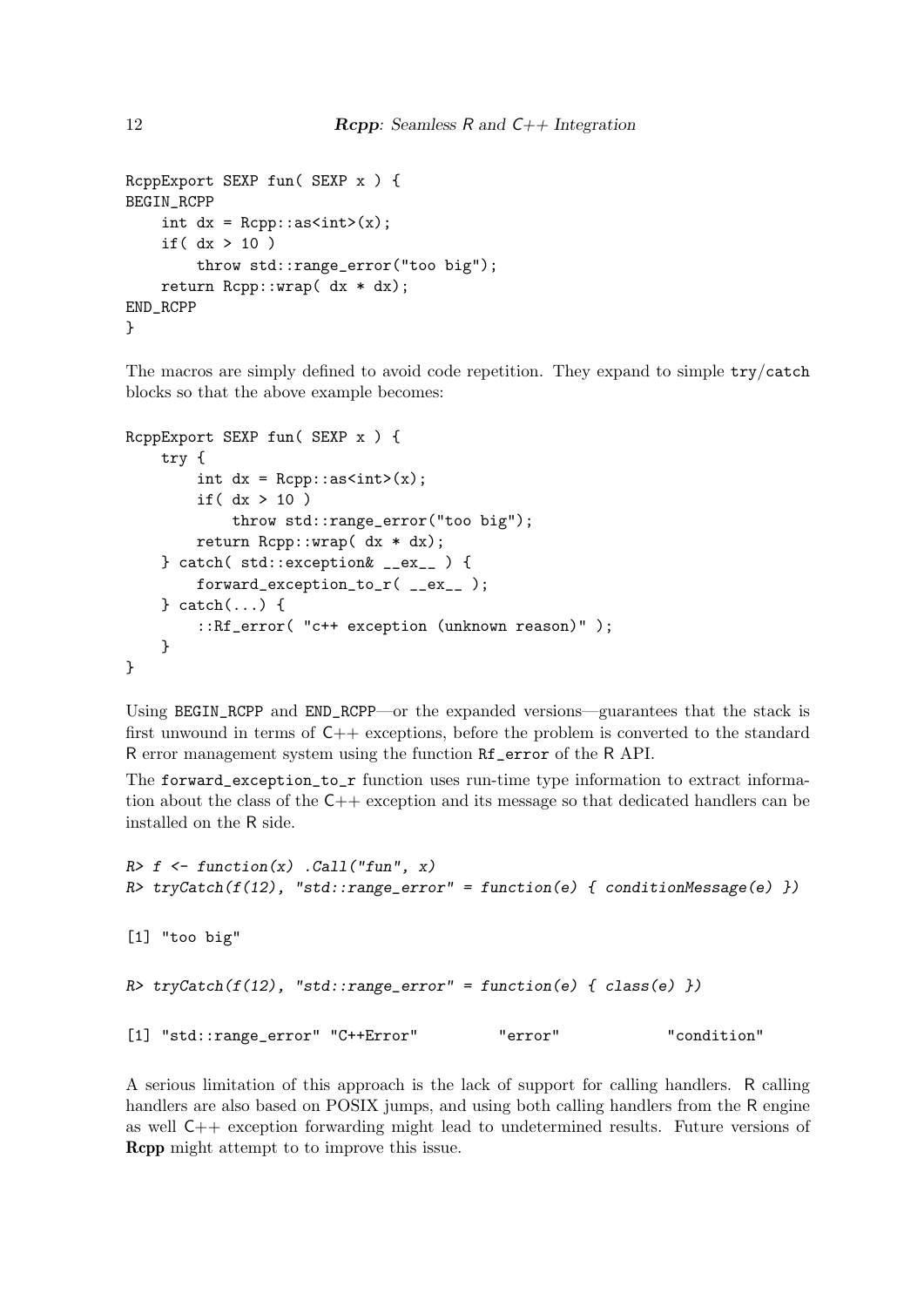### 7.2. R errors in C++

R itself currently does not offer C-level mechanisms to deal with errors. To overcome this problem, **Rcpp** uses the Rcpp\_eval function to evaluate an R expression in an R-level tryCatch block. The error, if any, that occurs while evaluating the function is then translated into an  $C++$  exception that can be dealt with using regular  $C++$  try/catch syntax.

An open (and rather hard) problem, however, is posed by the fact that calls into the C API offered by R cannot be reliably protected. Such calls can always encounter an error condition of their own triggering a call to Rf\_error which will lead to a sudden death of the program. In particular, neither  $C++$  class destructors nor catch parts of outer try/catch blocks will be called. This leaves the potential for memory or resource leakage. So while newly written code can improve on this situation via use of  $C_{++}$  exception handling, existing code calling into the C API of R cannot be amended just by having an outer layer of exception handling around it.

## 8. Performance comparison

In this section, we present several different ways to leverage **Rcpp** to rewrite the convolution example from 'Writing R Extensions' (?, Chapter 5) first discussed in Section 2. As part of the redesign of Rcpp, data copy is kept to the absolute minimum: The RObject class and all its derived classes are just a container for a SEXP object. We let R perform all memory management and access data though the macros or functions offered by the standard R API. The implementation of the operator<sup>[]</sup> is designed to be as efficient as possible, using both inlining and caching, but even this implementation is still less efficient than the reference C implementation described in ?.

Rcpp follows design principles from the STL, and classes such as NumericVector expose iterators that can be used for sequential scans of the data. Algorithms using iterators are usually more efficient than those that operate on objects using the operator[]. The following version of the convolution function illustrates the use of the NumericVector::iterator.

```
#include <Rcpp.h>
```

```
RcppExport SEXP convolve4cpp(SEXP a, SEXP b) {
   Rcpp::NumericVector xa(a), xb(b);
   int n_x = xa.size(), n_x = xb.size();Rcpp::NumericVector xab(n_xa + n_xb - 1);typedef Rcpp::NumericVector::iterator vec_iterator;
   vec\_iterator ia = xa.begin(), ib = xb.begin();
   vec_iterator iab = xab.begin();
   for (int i = 0; i < n_{max}; i++)for (int j = 0; j < n_k, j++)iab[i + j] += ia[i] * ib[j];return xab;
}
```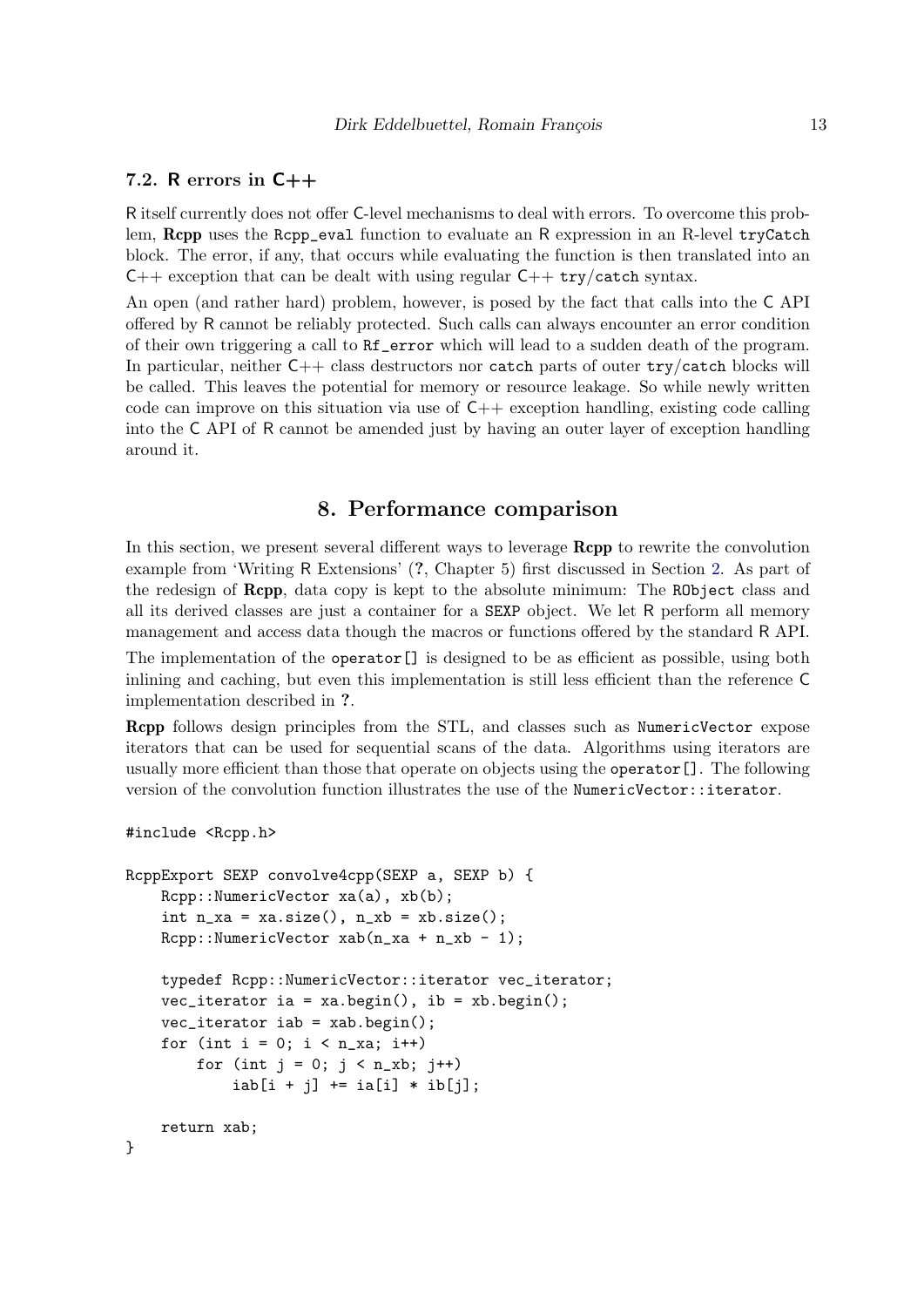One of the focuses of recent developments of **Rcpp** is called '**Rcpp** sugar', and aims to provide R-like syntax in  $C++$ . While a fuller discussion of **Rcpp** sugar is beyond the scope of this article, we have included another version of the convolution algorithm based on Rcpp sugar for illustrative purposes here:

```
#include <Rcpp.h>
```

```
RcppExport SEXP convolve11cpp(SEXP a, SEXP b) {
    Rcpp::NumericVector xa(a), xb(b);
    int n_x = xa.size(), n_x = xb.size();Rcpp::NumericVector xab(n_xa + n_xb-1, 0.0);
    Rcpp::Range r( 0, n_xb-1 );
    for (int i=0; i < n<sub>-</sub>xa; i++, r++)
        xab[ r ] += Rcpp::noNA(xa[i]) * Rcpp::noNA(xb);return xab ;
}
```
Rcpp sugar allows manipulation of entire subsets of vectors at once, thanks to the Range class. Rcpp sugar uses techniques such as expression templates, lazy evaluation and loop unrolling to generate very efficient code. The noNA template function marks its argument to indicates that it does not contain any missing values—an assumption made implicitly by other versions—allowing sugar to compute the individual operations without having to test for missing values.

We have benchmarked the various implementations by averaging over 5000 calls of each function with a and b containing 200 elements each.<sup>5</sup> The timings are summarized in Table 2 below.

The first implementation, written in C and using the traditional R API, provides our base case. It takes advantage of pointer arithmetics and therefore does not to pay the price of C++ object encapsulation or operator overloading.

The slowest solution illustrates the price of object encapsulation. Calling an overloaded operator[] as opposed to using direct pointer arithmetics as in the reference case costs about 29% in performance.

The next implementation uses iterators rather than indexing. Its performance is indistinguishable from the base case. This also shows that the use of  $C++$  may not necessarily imply any performance penalty. Further,  $C_{++}$  iterators can be used to achieve the performance of C pointers, but without the potential dangers of direct memory access via pointers.

Finally, the fastest implementation uses Rcpp sugar. It performs significantly better than the base case. Explicit loop unrolling provides us with vectorization at the  $C++$  level which is responsible for this particular speedup.

# 9. On-going development

 $5$ The code is contained in the directory  $inst$ /examples/ConvolveBenchmarks in the Rcpp package.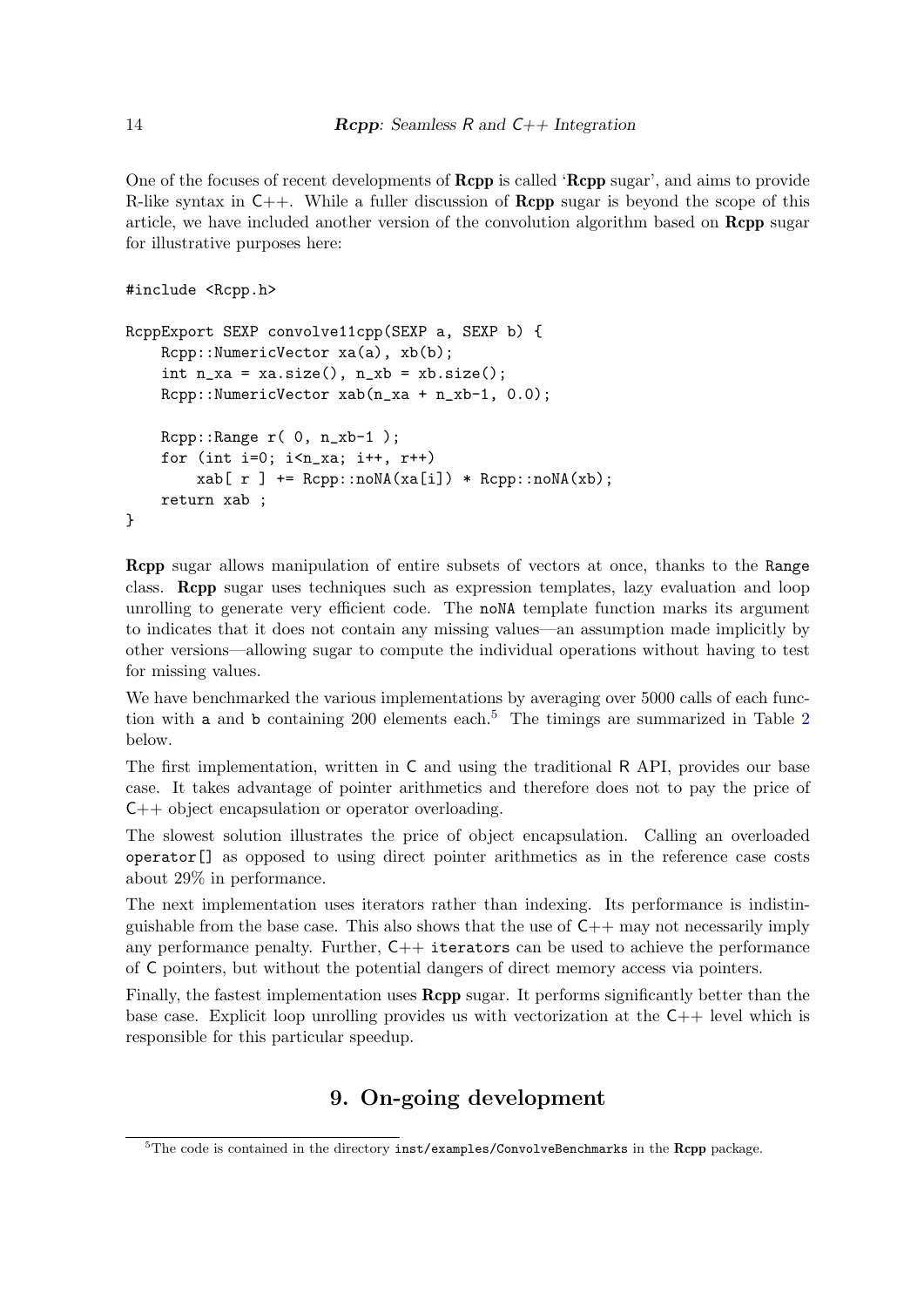| Implementation            |     | Time in millisec. Relative to R API |
|---------------------------|-----|-------------------------------------|
| R API (as benchmark)      | 218 |                                     |
| <b>Repp</b> sugar         | 145 | 0.67                                |
| NumericVector::iterator   | 217 | 1.00                                |
| NumericVector::operator[] | 282 | 1.29                                |

Table 2: Run-time performance of the different convolution examples.

Rcpp is in very active development: Current work in the package (and in packages such as **RcppArmadillo**) focuses on further improving interoperability between R and  $C_{++}$ . Two core themes for on-going development are '**Rcpp** sugar' as well as '**Rcpp** modules', both of which are also discussed in more detail in specific vignettes in the Rcpp package.

'Rcpp sugar' offers syntactic sugar at the C++ level, including optimized binary operators and many R functions such as ifelse, sapply, any, head, tail, and more. The main technique used in **Rcpp** sugar is expression templates pioneered by the **Blitz**++ library  $(?)$  and since adopted by projects such as **Armadillo** (?). Access to most of the  $d/p/q/r$ -variants of the statistical distribution functions has also been added, enabling the use of expressions such as dnorm $(X, m, s)$  for a numeric vector X and scalars m and s. This was shown in Table 1 in Section 4 above where the R expression rnorm(10L,  $sd = 100$ ) was rewritten in C++ as rnorm(10, 0, 100). Note that  $C_{++}$  semantics require the second parameter to be used here, which is different from the R case.

**'Rcpp** modules' allows programmers to expose  $C++$  functions and classes at the R level. This offers access to  $C_{++}$  code from R using even less interface code than by writing accessor functions. Modules are inspired by the **Boost.Python** library (?) which provides similar functionality for Python.  $C++$  classes exposed by **Rcpp** modules are shadowed by reference classes which have been introduced in R 2.12.0.

Update: Besides the vignettes for 'Rcpp Sugar'  $(?)$  and 'Rcpp Modules'  $(?)$ , the aforementioned vignette for 'Rcpp Attributes' (?) describes a new possibility for even more direct integration between  $\mathsf{Rcpp}$  and  $\mathsf{C++}$ .

### 10. Summary

The **Rcpp** package presented in this paper greatly simplifies integration of compiled  $C++$  code with R. Repp provides a  $C_{++}$  class hierarchy which allows manipulation of R data structures in C++ using member functions and operators directly related to the type of object being used, thereby reducing the level of expertise required to master the various functions and macros offered by the internal R API. The classes assume the entire responsibility of garbage collection of objects, relieving the programmer from book-keeping operations with the protection stack and enabling him/her to focus on the underlying problem.

Data interchange between R and  $C++$  code is performed by the wrap() and as() template functions. They allow the programmer to write logic in terms of  $C_{++}$  data structures, and facilitate use of modern libraries such as the Standard Template Library (STL) and its containers and algorithms. The wrap() and as() template functions are extensible by design. They are also used either explicitly or implicitly throughout the API. By using only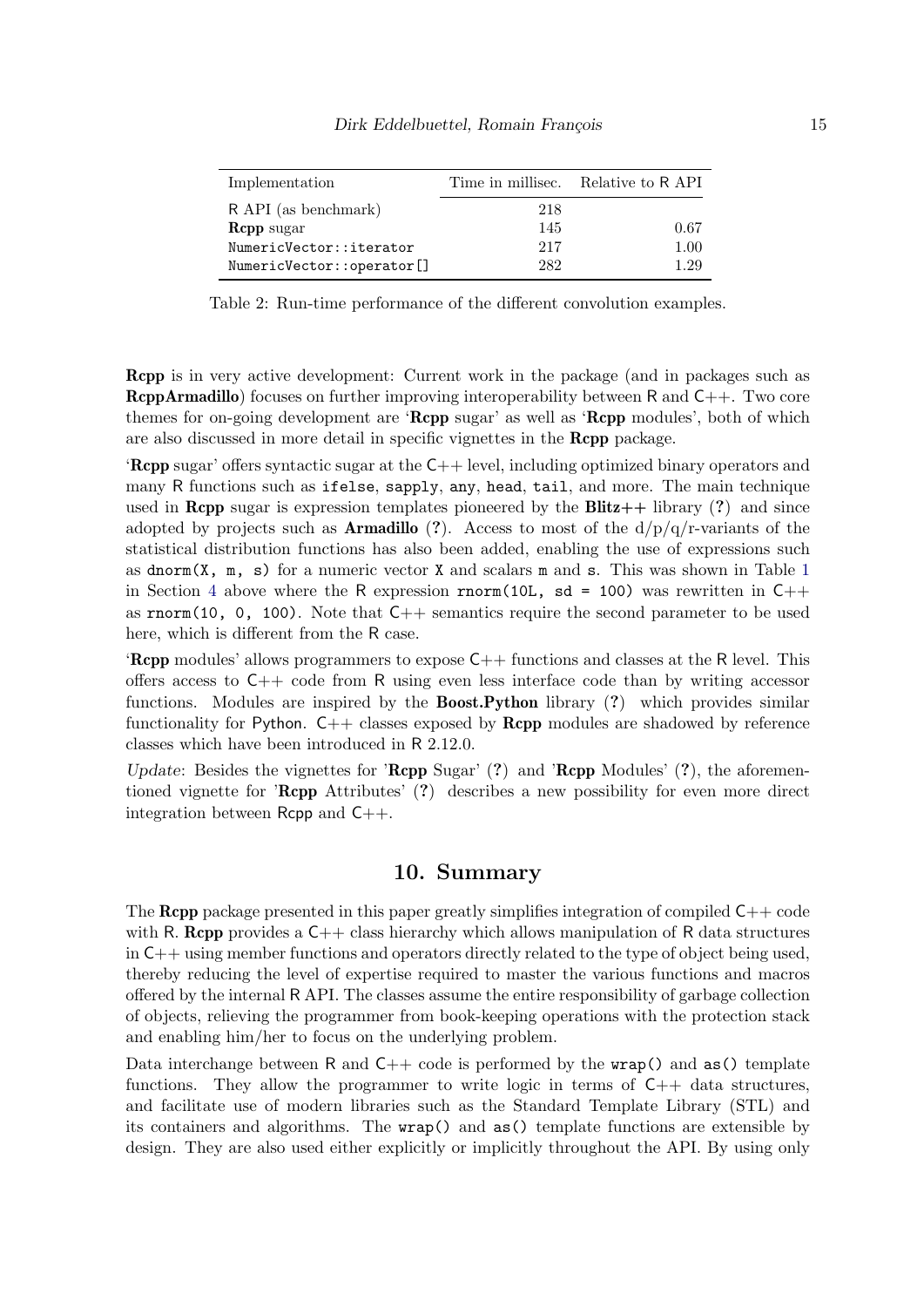thin wrappers around SEXP objects and adopting C++ idioms such as iterators, the footprint of the Rcpp API is very lightweight, and does not incur a significant performance penalty.

The Rcpp API offers opportunities to dramatically reduce the complexity of code, which should lower the initial cost of writing code and improve code readability, maintainability, and reuse—without incurring noticeable penalties in run-time performance.

### Acknowledgments

Detailed comments and suggestions by editors as well as anonymous referees are gratefully acknowledged. We are also thankful for code contributions by Douglas Bates and John Chambers, as well as for very helpful suggestions by Uwe Ligges, Brian Ripley and Simon Urbanek concerning the build systems for different platforms. Last but not least, several users provided very fruitful ideas for new or extended features via the rcpp-devel mailing list.

## References

- Abrahams D, Grosse-Kunstleve RW (2003). Building Hybrid Systems with Boost.Python. Boost Consulting. URL http://www.boostpro.com/writing/bpl.pdf.
- Abrahams D, Gurtovoy A (2004).  $C++$  Template Metaprogramming: Concepts, Tools and Techniques from Boost and Beyond. Addison-Wesley, Boston.
- Allaire JJ, Eddelbuettel D, François R (2020). Rcpp Attributes. Vignette included in R package Rcpp, URL http://CRAN.R-Project.org/package=Rcpp.
- Armstrong W (2009a). RAbstraction:  $C++$  abstraction for R objects. Code repository last updated 2009-07-22., URL http://github.com/armstrtw/rabstraction.
- Armstrong W (2009b). RObjects:  $C++$  wrapper for R objects (a better implementation of RAbstraction. Code repository last updated 2009-11-28., URL http://github.com/ armstrtw/RObjects.
- Bates DM, DebRoy S (2001). "C++ Classes for R Objects." In K Hornik, F Leisch (eds.), Proceedings of the 2nd International Workshop on Distributed Statistical Computing, March 15–17, 2001, Technische Universität Wien, Vienna, Austria. ISSN 1609-395X, URL http: //www.ci.tuwien.ac.at/Conferences/DSC-2001/Proceedings/.
- Eddelbuettel D (2013). Seamless R and  $C++$  Integration with Rcpp. Use R! Springer, New York. ISBN 978-1-4614-6867-7.
- Eddelbuettel D, Balamuta JJ (2017). "Extending R with  $C++$ : A Brief Introduction to Rcpp." PeerJ Preprints, 5. doi:10.7287/peerj.preprints.3188v1/.
- Eddelbuettel D, Balamuta JJ (2018). "Extending R with  $C++$ : A Brief Introduction to Rcpp." The American Statistician, 72(1). doi:10.1080/00031305.2017.1375990.
- Eddelbuettel D, François R (2011). "Rcpp: Seamless R and  $C++$  Integration." *Journal of* Statistical Software, 40(8), 1–18. URL http://www.jstatsoft.org/v40/i08/.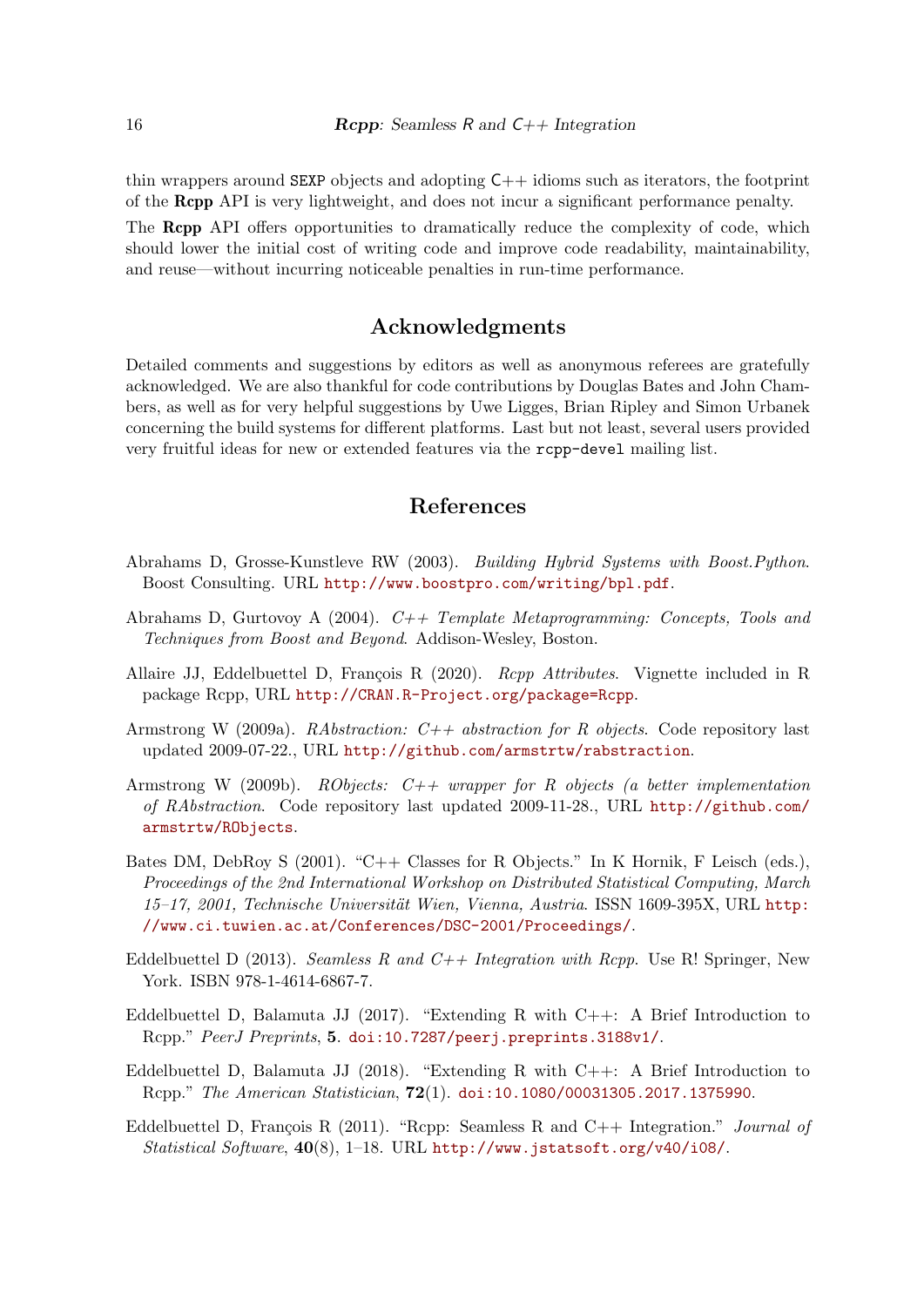- Eddelbuettel D, François R (2019a). RcppClassic: Deprecated 'classic' Rcpp API. R package version 0.9.12, URL http://CRAN.R-Project.org/package=RcppClassic.
- Eddelbuettel D, François R (2019b).  $RcppGSL: Rcpp$  integration for GNU GSL vectors and matrices. R package version 0.3.7, URL http://CRAN.R-Project.org/package=RcppGSL.
- Eddelbuettel D, François R (2020a). Exposing  $C++$  functions and classes with Rcpp modules. Vignette included in R package Rcpp, URL http://CRAN.R-Project.org/package=Rcpp.
- Eddelbuettel D, François R (2020b). Rcpp syntactic sugar. Vignette included in R package Rcpp, URL http://CRAN.R-Project.org/package=Rcpp.
- Eddelbuettel D, François R (2020c). RInside:  $C++$  classes to embed R in  $C++$  applications. R package version 0.2.16, URL http://CRAN.R-Project.org/package=RInside.
- Eddelbuettel D, François R, Allaire J, Ushey K, Kou Q, Russel N, Chambers J, Bates D (2020a). Rcpp: Seamless R and  $C++$  Integration. R package version 1.0.4, URL http: //CRAN.R-Project.org/package=Rcpp.
- Eddelbuettel D, François R, Bates D, Ni B (2020b).  $RcppArmadillo: Rcpp$  integration for Armadillo templated linear algebra library. R package version 0.9.850.1.0, URL http:// CRAN.R-Project.org/package=RcppArmadillo.
- Eddelbuettel D, Nguyen K, Leitch T (2020c). RQuantLib: R interface to the QuantLib library. R package version 0.4.11, URL http://CRAN.R-Project.org/package=RQuantLib.
- François R, Eddelbuettel D, Stokely M, Ooms J (2020). RProtoBuf: R Interface to the Protocol Buffers API. R package version 0.4.15, URL http://CRAN.R-Project.org/package= RProtoBuf.
- Java JJ, Gaile DP, Manly KE (2007). "R/Cpp: Interface Classes to Simplify Using R Objects in C++ Extensions." Unpublished manuscript, University at Buffalo, URL http://sphhp. buffalo.edu/biostat/research/techreports/UB\_Biostatistics\_TR0702.pdf.
- Liang G (2008). rcppbind: A template library for  $R/C++$  developers. R package version 1.0, URL http://R-Forge.R-Project.org/projects/rcppbind.
- Meyers S (1995). More Effective  $C++$ : 35 New Ways to Improve Your Programs and Designs. Addison-Wesley, Boston. ISBN 020163371X.
- Meyers S (2005). *Effective C++: 55 Specific Ways to Improve Your Programs and Designs.* 3rd edition. Addison-Wesley, Boston. ISBN 978-0321334879.
- Plauger P, Stepanov A, Lee M, Musser DR (2000). The  $C++ Standard$  Template Library. Prentice Hall PTR. ISBN 978-0134376332.
- R Core Team (2018a). R: A Language and Environment for Statistical Computing. R Foundation for Statistical Computing, Vienna, Austria. URL https://www.R-project.org/.
- R Core Team (2018b). R internals. R Foundation for Statistical Computing, Vienna, Austria. URL http://CRAN.R-Project.org/doc/manuals/R-ints.html.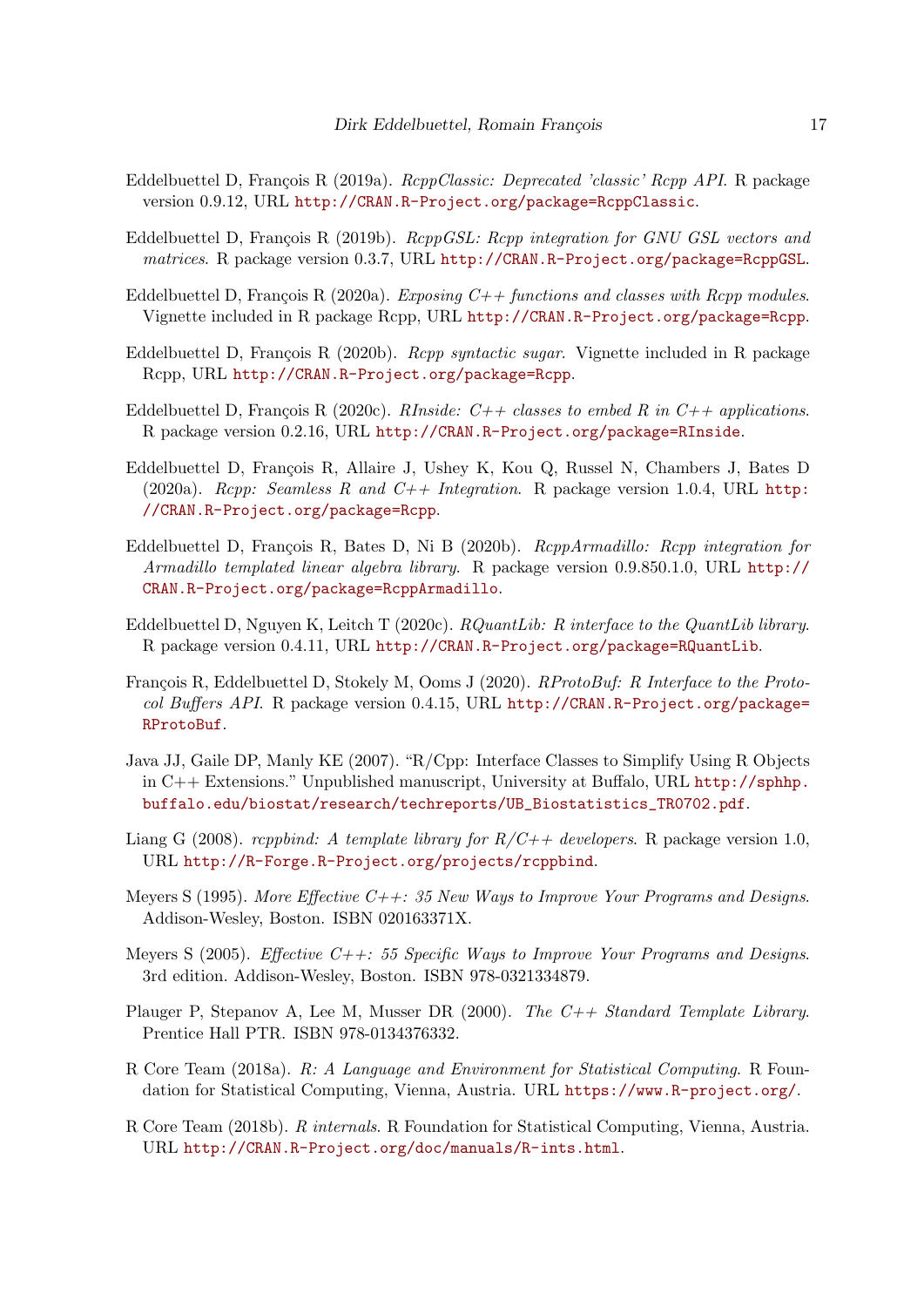- R Core Team (2018c). R language. R Foundation for Statistical Computing, Vienna, Austria. URL http://CRAN.R-Project.org/doc/manuals/R-lang.html.
- R Core Team (2018d). Writing R extensions. R Foundation for Statistical Computing, Vienna, Austria. URL http://CRAN.R-Project.org/doc/manuals/R-exts.html.
- Runnalls A (2009). "Aspects of CXXR internals." In Directions in Statistical Computing. University of Copenhagen, Denmark.
- Sanderson C (2010). "Armadillo: An open source C++ Algebra Library for Fast Prototyping and Computationally Intensive Experiments." Technical report, NICTA. URL http:// arma.sf.net.
- Sklyar O, Murdoch D, Smith M, Eddelbuettel D, François R (2018). *inline: Inline C, C++*, Fortran function calls from R. R package version 0.3.15, URL http://CRAN.R-Project. org/package=inline.
- Temple Lang D (2009a). "A modest proposal: an approach to making the internal R system extensible." Computational Statistics, 24(2), 271–281.
- Temple Lang D (2009b). "Working with meta-data from  $C/C++$  code in R: the RGCCTranslationUnit package." Computational Statistics, 24(2), 283–293.
- Urbanek S (2003). "Rserve: A Fast Way to Provide R Functionality to Applications." In K Hornik, F Leisch, A Zeileis (eds.), Proceedings of the 3rd International Workshop on Distributed Statistical Computing, Vienna, Austria. ISSN 1609-395X, URL http://www. ci.tuwien.ac.at/Conferences/DSC-2003/Proceedings/.
- Urbanek S (2019). Rserve: Binary R server. R package version 1.7-3.1, URL http://CRAN. R-Project.org/package=Rserve.
- Vandevoorde D, Josuttis NM (2003). C++ Templates: The Complete Guide. Addison-Wesley, Boston.
- Veldhuizen TL (1998). "Arrays in Blitz++." In ISCOPE '98: Proceedings of the Second International Symposium on Computing in Object-Oriented Parallel Environments, pp. 223–230. Springer-Verlag, London. ISBN 3-540-65387-2.

### Affiliation:

Dirk Eddelbuettel Debian Project River Forest, IL, United States of America E-mail: edd@debian.org URL: http://dirk.eddelbuettel.com/

Romain François Professional R Enthusiast 1 rue du Puits du Temple 34 000 Montpellier, France